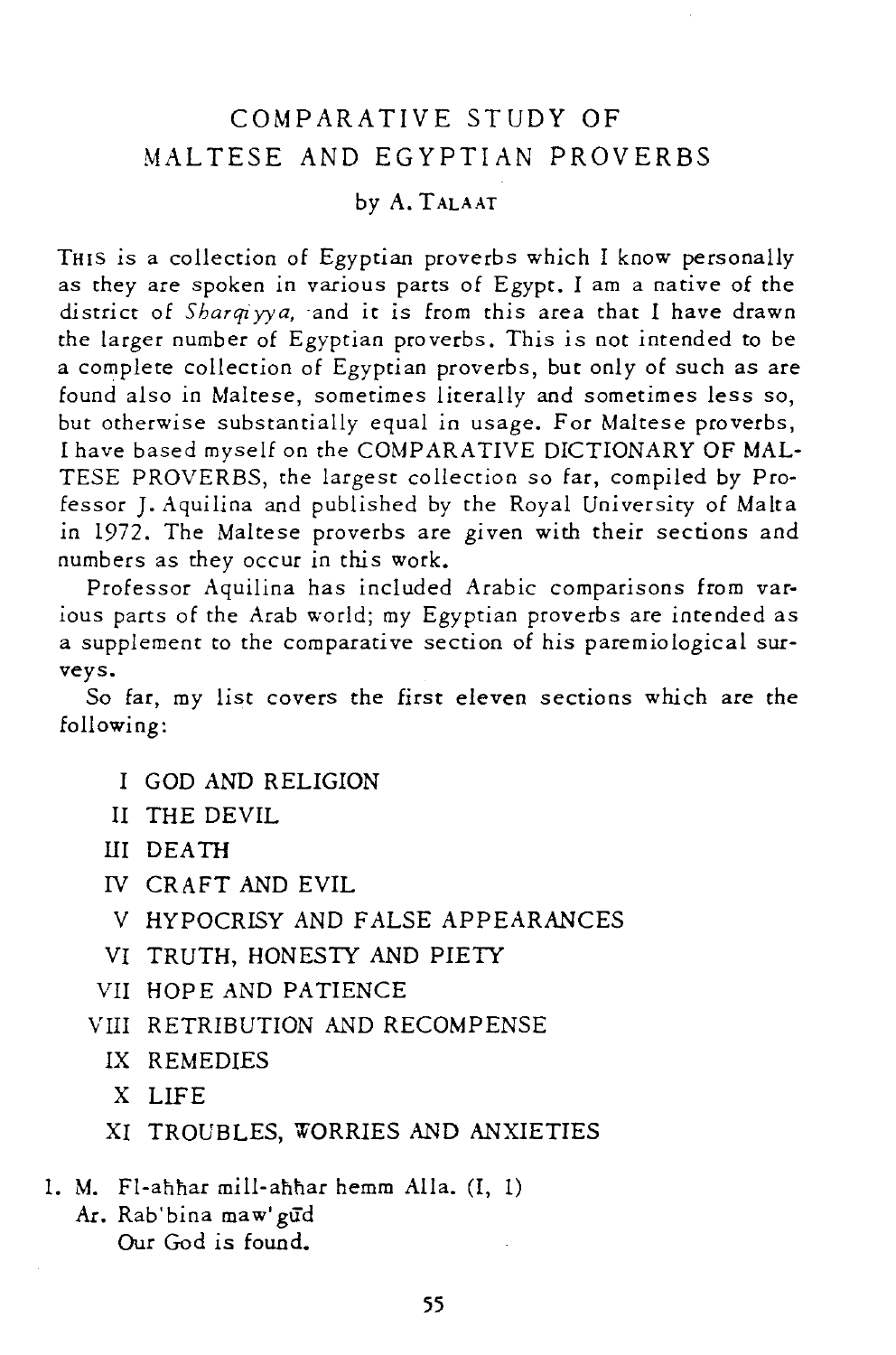- 2. M. AlIa jsebbab; AlIa jibgbat. (I, 2) At. 'Rabbak 'yib'at (May) your God provide (send).
- 3. M. Alla biss jaf il-bniedem x'ikollu f' qalbu.  $(I, 5)$ Ar. Rab'bina ''alim bil-'u'lub Our God knows the hearts.
- 4. M. Li gej AlIa biss jafu. (I, 6) Ar. Rab'bina ''alim 'billi gay Our God knows what is coming.
- 5. M. AlIa biss jagbmel is-sewwa. (I, 8) At. Rab'bina ysa'wiha (May) our God put it right.
- 6. M. AlIa biss (wahdu) isewwi. (1, 9) At. Rab'bina yi 'ad'dilha (May) our God make it right.
- 7. M. Afda f' AlIa u thabbilx rasek. (I, 13) Ar. 'Sibha lil'lāh Leave it to God.
- 8. M. AlIa fettiehi u AlIa banin. (1, 20) Ar. 'rabbak hi 'nayyin God (lit. your Lord) is merciful.

## 9. M. AlIa jhabbrek. (I, 26) Ar. Al'lah yitam' minak (May) God send you good news. (As in Maltese, it is hardly a proverb, but rather an optative expression).

- 10. M. Fuq Alla ma hemm hadd. (I, 27)
	- Ar. 'Rabbak ki'bīr God is great (Hence, unjust people will be punished sooner or later).
- 11. M. AlIa (Il-Bambin) lill-bniedem iballsu (jaghtih) skond qalbu. (I, 32)<br>Ar. Rab'bina 'yiddi 'kull<sup>i</sup> 'wāhid ''ala ''add<sup>i</sup> da'mīru
	- God treats *(lit.* gives) everyone according to his conscience.
- 12. M. Alla jaghti 'l kulhadd li haqqu. (I, 35) Ar. Rab'bina 'yiddi kull<sup>i</sup> 'wahid 'ha'' u God gives everyone what he deserves.
- 13. M. Alla jharisna minn dan. (I, 36) Ar. Rab'bina yik' fina 5-3arr May God deliver us from evil.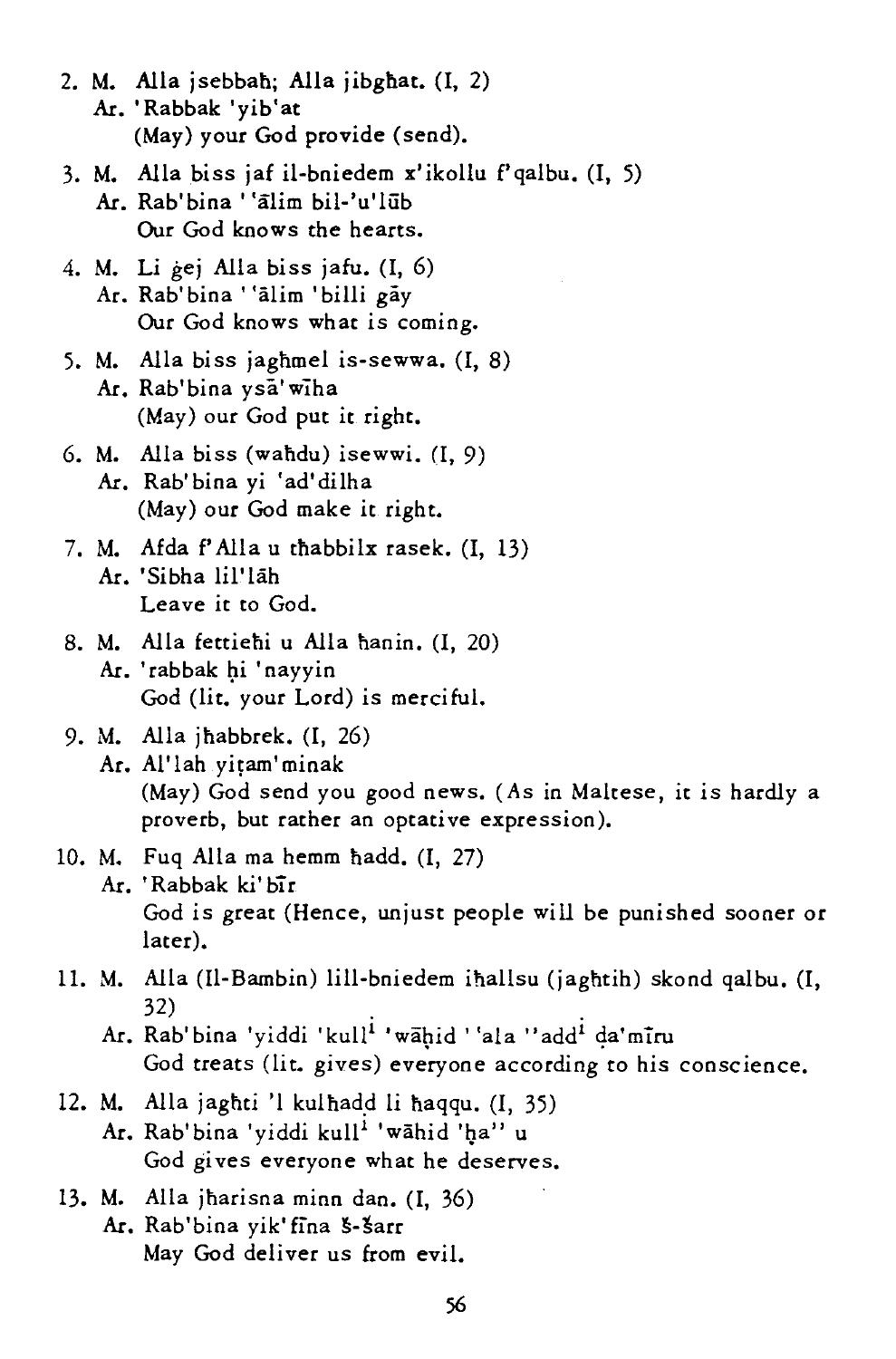- 14. M. Alla jahseb. (I. 37) Ar. Rab'bina mabin'sas "abdu God does not forget his slave (ie. anyone).
- 15. M. AlIa tal-hniena (nanin). (1, 40) Ar. 'Rahmit rab'bina 'was'a The mercy of God is bountiful.
- 16. M. Alla jaf  $x'$ inhu l-ahjar.  $(I, 43)$ Ar. Il-'kīra 'fima 'ktarahu-llāh. What God has chosen is best.
- 17. M. Ikollok titqanna (toqghod) b'li Alla jibghat (b'li jigik). (I, 45) Ar. 'Irda 'billi rab'bina yi'si'mulak Be satisfied with (or accept) what God sends.
- 18. M. Kollox minn Alla. (I, 46) Ar. 'Kullu mn-'alla Everything comes from God.
- 19. M. Oak li jaghmel AlIa kollox sew. (I, 47) Ar. Kull 'illi yi'gibu rab'bina 'kwayyis Whatever God sends is good.
- 20. M. AlIa jara kollox. (I, 49) Ar. Rab'bina 'šāyif kull 'hāga God sees everything.
- 21. M. Alla jista' kollox. (I, 50)
	- Ar. Rab'bina "ādir.' 'ala 'kull<sup>i</sup> Šev' God can (i.e. is able to) do everything.
- 22. M. Mulejja, niżzikhajr. (I, 59)
	- Ar. As'kurak ya rabb. I thank you, Lord. (As in Maltese, this is hardly a proverb, but is mainly used to comment on something which has happened, good or bad, to show that we are in accordance with God's will).
- 23. M. Alla lill-muntanja jaghtiha s-silg skond ma tiflah. (I, 78) Ar. Rab' bina bi 'yiddi 1-bard ''ala ''add<sup>i</sup> 1-' gata God gives cold according to the covering (blanket).
- 24. M. Alla ta u Alla ha: nizzihajr 'l Alla. (I, 80)
	- Ar. "Alla gab, "alla kad, "alla 'a' leyh' l-''awad God gives and God takes, God alone is responsible for restoring (what he takes).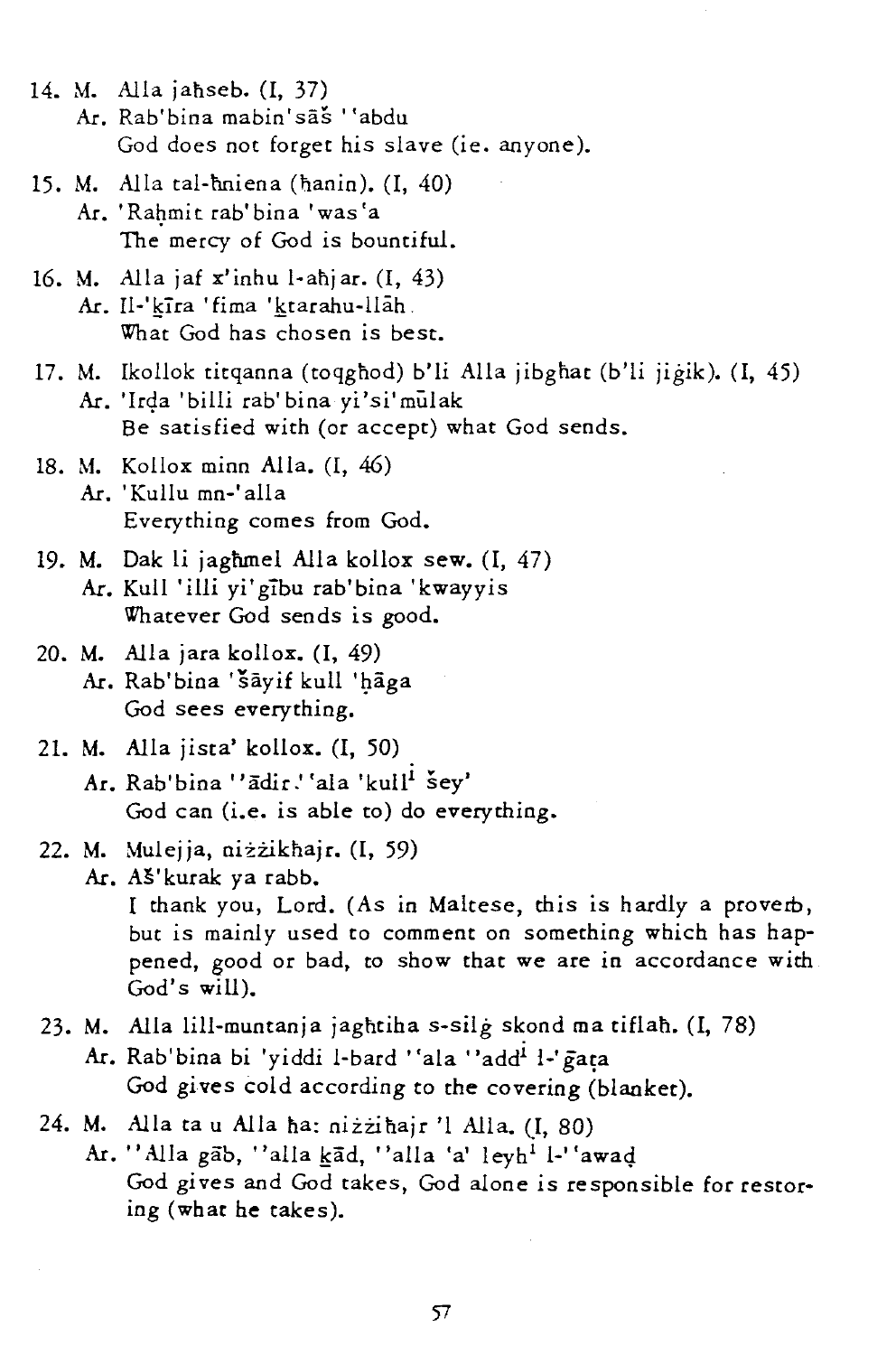- 25. M. L-ahjar min imut (zghir ghax jistrieh). (III, 1) Ar. 'Illi y(i)'miit biyis'trayyab He who dies, rests.
- 26. M. Il-mewt u l-hajja f'idejn Alla. (Ill, 4) Ar. 'Il-ha'yah wil-' mõt bi-"id rab'bina Life and death are in the hands of God.
- 27. M. Darba mmutu. (III, 8) . Ar. 'Il-mot 'wahid wir-'rabb<sup>i</sup> 'wahid Death comes once and God is one.
- 28. M. Hadd ma jiehu xejn mieghu (hlief il-libsa ta' fuqu) (III, 18) Ar. Ma 'hadd<sup>1</sup>š 'wākid 'minha ('m'āh) 'hāga. No one takes from it (i.e. life) anything.
- 29. M. Hadd ma mar u gie (rega'). (III, 19) Ar. "Illi yi'rūh ma byir' ga's What (i.e. Whoever) goes, does not return.
- 30. M. Hadd ma miet wara hadd. (III, 20) Ar. Ma 'hadd<sup>1'</sup>Š māt 'wara hadd No one has died after another (through sadness)
- 31. M. Hadd m'hu ghal hawn.  $(III, 22)$ Ar. Ma 'hadd<sup>1'</sup>s mi''abbid 'fiha No one stays for ever (in life)
- 32. M. Il-mewt ma tahfirha (ggib rispett) lil nadd. (Ill, 23) Ar. 'Il'mot ma biy' sibš hadd Death leaves no one (Death is for all)
- 33. M. Tibni u tghalli (Tgeddes kemm tgeddes), tmur u thalli. (III, 27). Ar. Ya 'banT wi'm'alli 'nsTrak tmurr wi-'tkalli You who build high (houses) sooner or later you will go and leave (everything)
- 34. M. Siequ ghall-hofra. (III, 29) Ar. 'Riglu wil-'abr His foot is near the grave (i.e. He is very old and has not long to live)
- 35. M. Imut il-gbani, imut il-fqir; it-mejn jitmellhu ghal gewwa l-bir. (Ill, 45)
	- Ar. '11 gani biy'mut wil-fa" ir biy'miit The rich man dies and the poor man dies (Death does not dis*tinguish* between the poor and the rich)
- 36. M. Wara l-qabar jidhol is-sabar. (Ill, 62)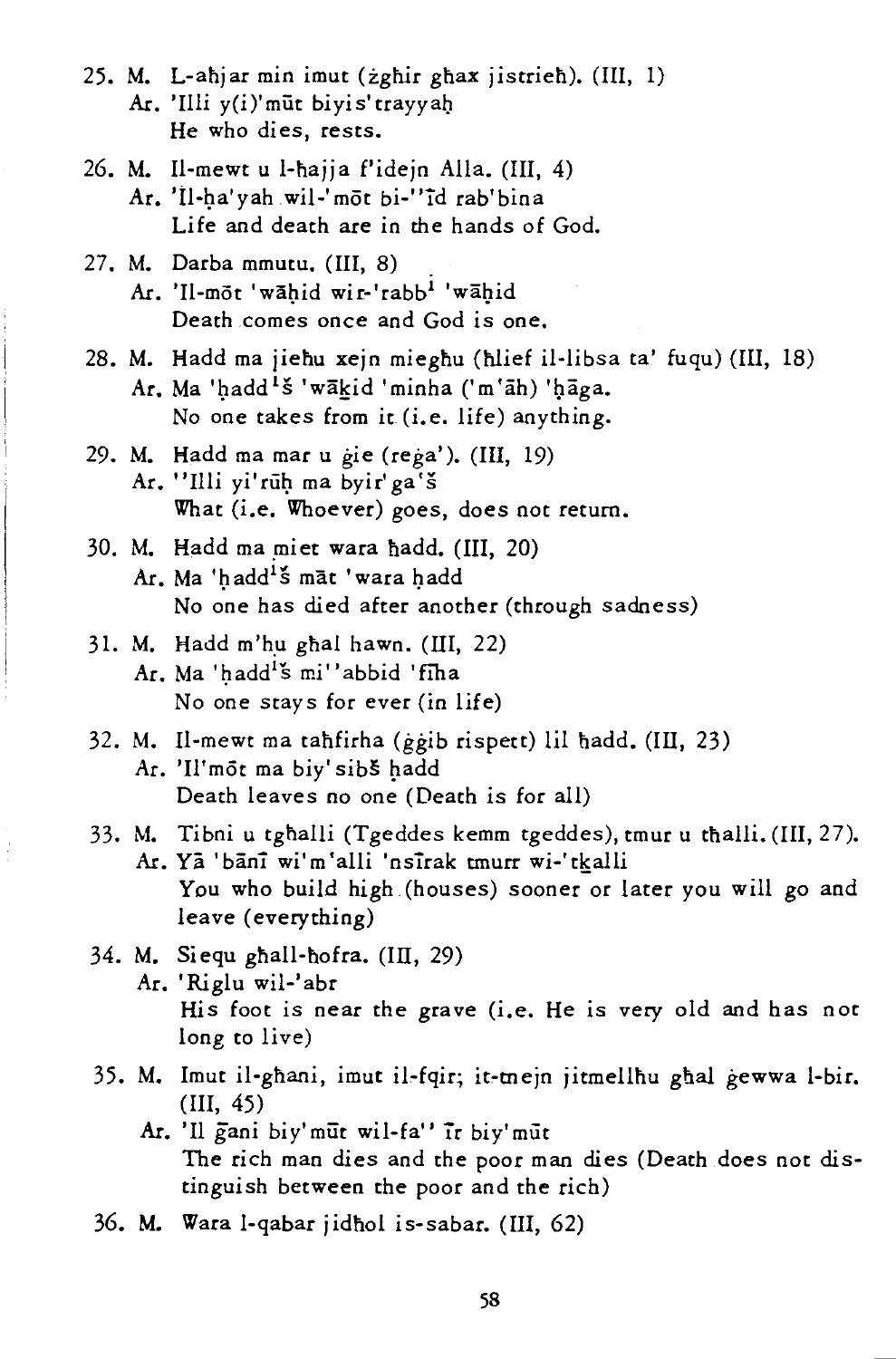- Ar. Ba'd il-' 'abr 'yīgi s-sabr After the grave, comes patience.
- 37. M. Il-mewt il-mixtieqa taqbez (tonrog) mit:-tieqa. (III, 75) Ar. 'Umr is-' sa'i 'ba'i The life of the wicked is long (those whom we wish to see dead usually live longer)
- 38. M. AlIa jharsek minn min ibejtek f'qalbu. (IV, 4) Ar. Rab' bina yik' fik sarri wlad il-ha'ram. May God keep you from the harm of evil-doers.
- 39. M. Min jaghmel bixkilla (jaf) jaghmel qartalla. (IV, 7) Ar. "Illi 'yisra' il-'beyqa 'yisra' ig-'gamal

He who steals the egg (may also) steal the camel.

- 40. M. Taghmilx gid biex ma tarax deni. (IV, 14) Ar. 'keY rin *'ti* 'mil 'sarrin 'til' a. The good you do will be returned by evil.
- 41. M. Laringa (tuffieha) hazina thassar barkata (qartalla). *(IV, 29)* Ar. It-tif faha l-kasrana bit' kassar "afas b<sup>1</sup>halu. The rotten apple rots a whole basketful.
- 42. M. ll-nazin li gharaft min hu, anjar mit-cajjeb li ma tafx min hu. (IV, 39)
	- M. 'Illi ni 'rafu "apsan 'milli ma ni'ra'fiis (Who) what we know is better than what we don't know
- 43. M. Il-nell wiz-zena ma jdumux fil-nabi (ma jistanbewx) sena. (IV, 45).
	- Ar. 'bukra l-misti'kabbi yban Tomorrow (In the near future) what is hidden will be disclosed.
- 44. M. Bl-imghawweg ma tasal imkien. (IV, 59)
	- Ar. 'Il-'masy il-' 'iwig ma yin'fa's Crooked means are useless.
- 45. M. Jekk il-pest irid fils minnek, tnejn aghtih inkella jiehdok. (IV, 62)
	- Ar. Il-bab 'illi 'ygilak 'minnu r-rih 'siddu wista'rih. The door from which the wind (i.e. troubles) comes, shut it and set your mind at rest.
- 46. M. Il-bajtar tax-xewk ma jaghmilx hawh. (IV, 77) Ar. 'Ilhid'daya ma tir'miš kata' kit

The kite does not throw chickens.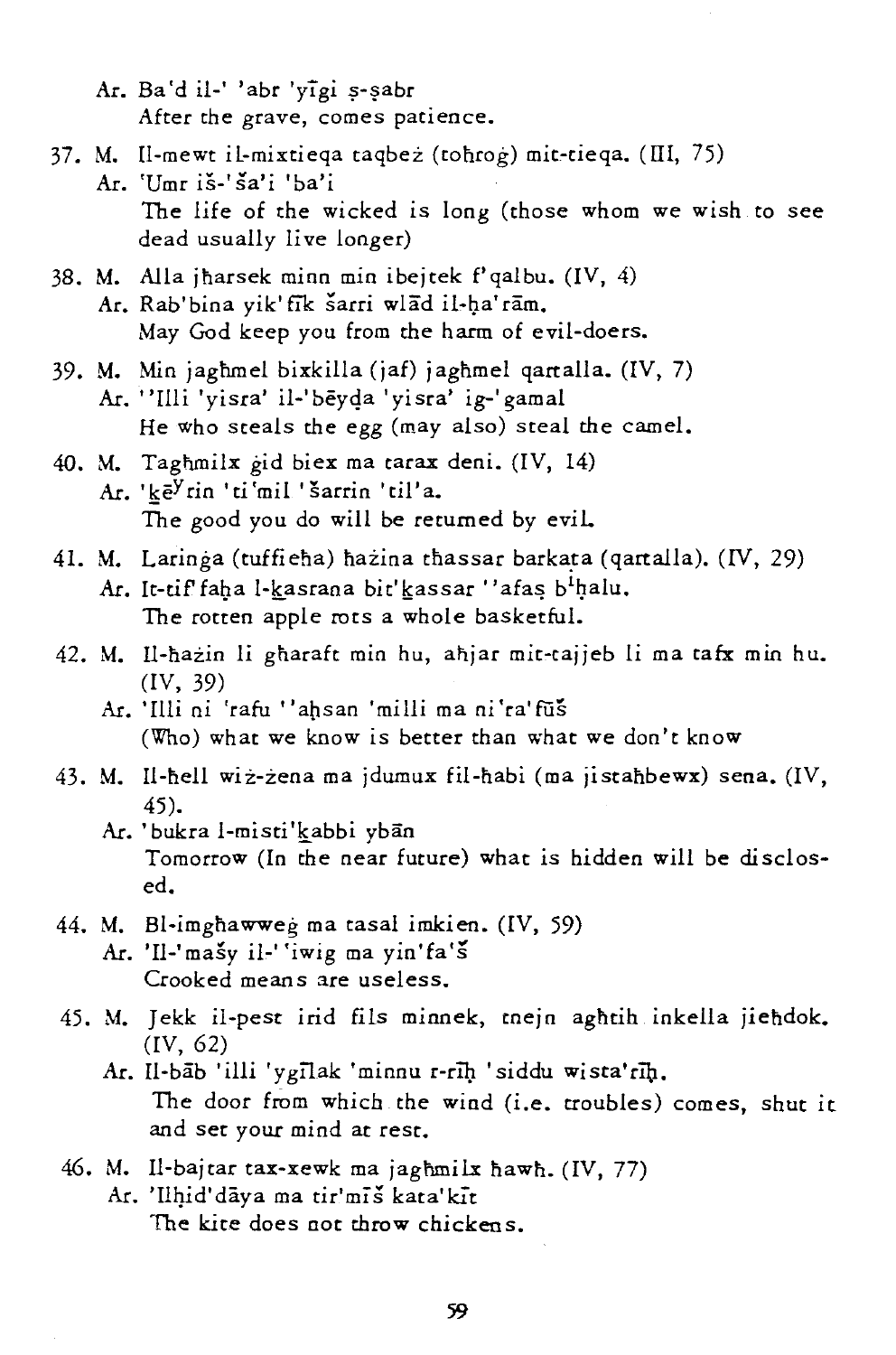- 47. M. Wiehed jixhet (ixewlah, jitfa') il-gebla (hagra) u jahbi idu. (V, 13)
	- Ar. Bi' yil 'ab min 'taht il taht. He engages in underhand play (i.e. He causes troubles to others but hides himself).
- 48. M. Hadd ma jara notobtu (kruhitu). (V, 19) Ar. Ma 'hadd<sup>1</sup>š biy' šūf 'uyubu No one sees his own faults.
- 49. M. 'Il-Gahan il-libsa ghamlitu nies. (V, 24) Ar. 'Labbas il-' būsa 'teb' a 'a'rūsa. Let a cane dress up, and it will look like a bride.
- 50. M. Il-gnajb ignajjeb, u l-gnar ignajjar. (V, 29) Ar. 'Il-ma 'vūb biy' 'ayyib 'ge<sup>y</sup>ru. Disgrace disgraces others.
- 51. M. Ma tistax isservi '1 AlIa u x-xitan. (V, 35) Ar. 'sāhib bā'lēvn kad'dāb. He who keeps thinking of two (different) matters is a liar (The idea is that no one can do two things at one time).
- 52. M. Daqqa fuq ghonq b' zewgt ucuh, tarmi zewgt irjus. (V, 37)
	- Ar. Fil-'wišš nrava w-fil-' 'afa sel'laya. Mirror in the face, thorn in the neck. (The idea is that a double-faced man appears to act normally in front of you, and behaves badly behind your back).
- 53. M. Minn fommok ghal Alla. (VII, 1) Ar. Min 'bo" ak (fommak) li bab is-sama From your mouth to the gate of Heaven.
- 54. M. Min nalaqna jaf bina. (VII, 2) Ar. "Illi ka' la'na miš na' sina He who has created us will not forget us.
- 55. M. Min jorqod bil-gun johlom bil-ftajjar. (VII, 3) Ar. 'il-ga' 'an 'yiglam bi su' il-'eys He, who is hungry dreams of the bread market.
- 56. M. Min ikun se jeghreq jaqbad imqar ma' tibna (bicca ghuda, laqxa). (VII, 6)
	- Ar. 'Il-gar 'an yit 'alla' fi'aš-šaya A drowning man clutches a straw.
- 57. M. Timliex rasek bir-rih li ghaddej. (VII, 9) Ar. ''Illi 'haşal 'haşal.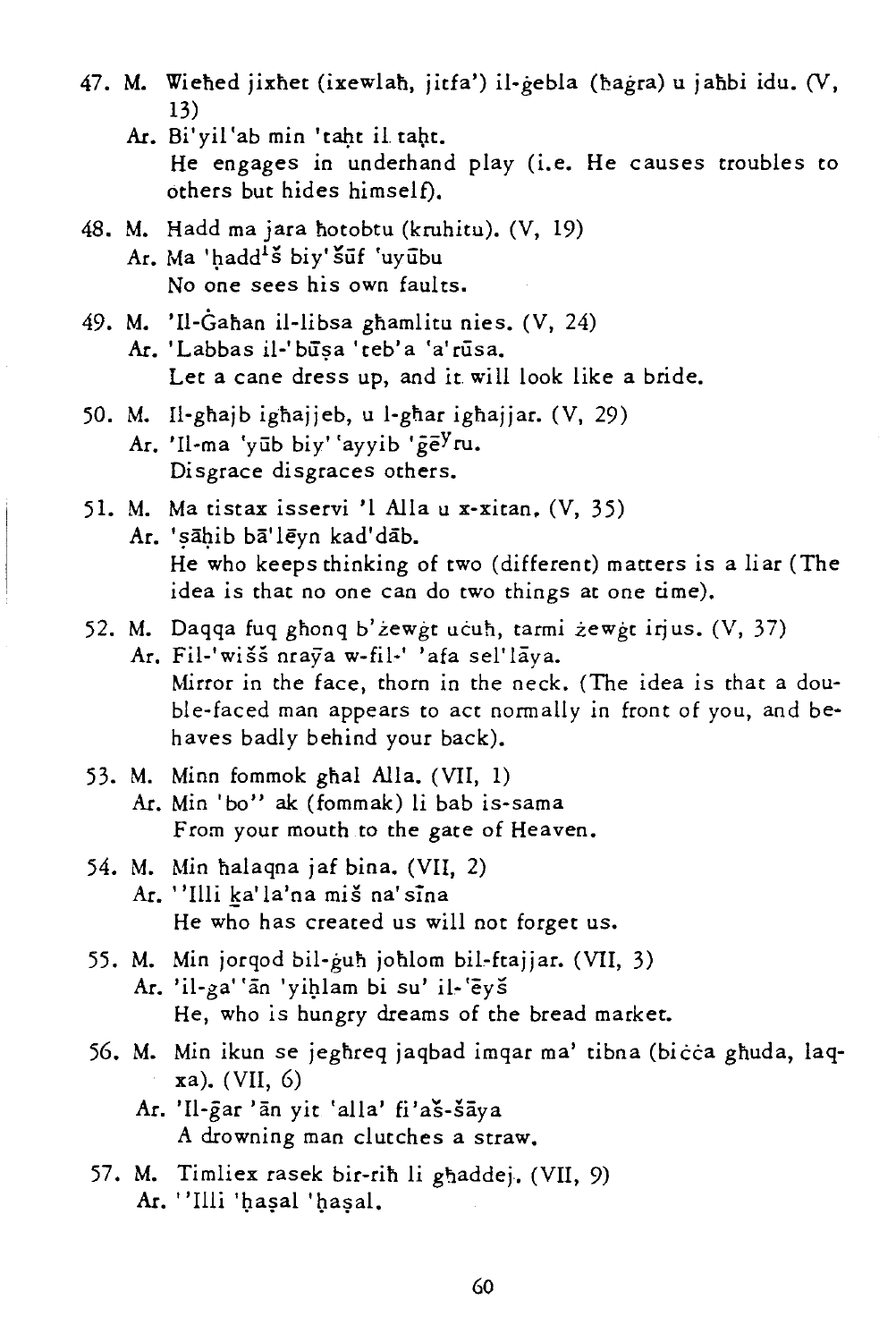What has happened has happened (because you will not be able to change it).

- 58. M. Min jistenna jithenna. (VII, 13)
	- Ar. "Illi yistanna yit'hanna He who waits (has patience) will rejoice.
- 59. M. Min jaghmel Alla jhal1su. (VIII, 4) Ar. Rab'bina 'huwwa l-mi'kallas It is God who will punish.
- 60. M. Meta taqa' l-baqra jaqghu s-skieken (jaqghu ghaliha skikienha). (VIII, 9)
	- Ar. 'In 'wi"it il-ba'ara' kitrit saka'kinha. When the cow falls many knives will appear.
- 61. M. Min ifittex isib. (VIII, 26) Ar. "Illi y 'dawwar yi'la'i He who seeks, finds.
- 62. M. Ahfer biex janfrulek. (VIII, 35) Ar. "Igfir 'ašān rab'bina vig firlak Forgive so that God will forgive you.
- 63. M. Oak li (kif) tizra' tahsad. (VIII, 47) Ar. Min 'yizra' 'yuhsud He who sows, mows.
- 64. M. Min jiekol il-lahma jehtieglu jqaxqax (imexmex, jiekol) lghadma.
	- Ar. Ma fiš ha' lāwa min ge<sup>y</sup>r nār There is no sweetness without fire.
- 65. M. Min jikser ighammar. (VIII, 57) Ar. "Illi kasar yi' şallah. He who broke must repair.
- 66. M. Mar biex ikittef u nareg imnittef. (VIII, 58) Ar. 'Tigi 'tsidu y 'sidak You go to hunt him and he hunts you down.
- 67. M. Kif taghmel jaghmlulek. (VIII, 74). Ar. 'Kullu 'salaf wi de<sup>y</sup>n. All *is* lending and borrowing (i.e. As you treat others, so you shall be treated).

## 68. M. Kull min jaghmel qabar ghal siehbu jindifen fih. (VIII, 77) Ar. Man 'hafara 'hufratan li 'a' kihi 'waqa'a ' fiha. Whoever digs a hole for his brother (i.e. neighbour) will fall in it\_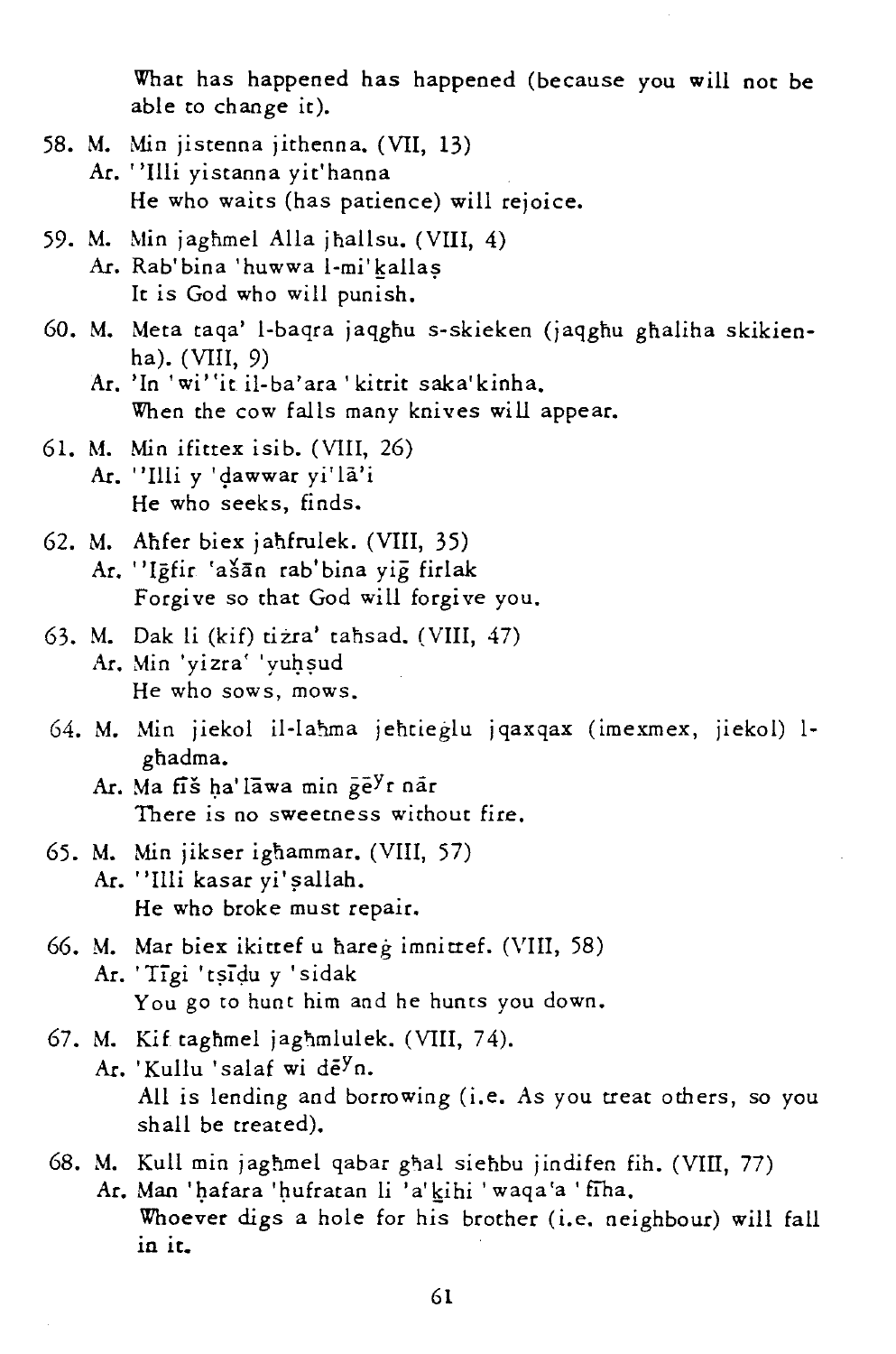- 69. M. Min jidhaq l-ahhar jidhaq tajjeb. (IX, 2) Ar. 'yadhak ka' tīran man 'yadhak 'a'kīran. He laughs best who laughs last.
- 70. M. Hajt tas-sejjieh la jaqa' jistrieh. (IX, 6) Ar. il-hē<sup>y</sup>ta l-mā<sup>y</sup>la n' sirha 'tu'a' The slanting wall will surely fall.
- 71. M. Kull kobba fiha t-tarf taghha.  $(IX, 10)$ Ar. Kull 'u'da w' laha hallāl For every knot there is someone who can loosen it, (i.e. Any problem can be solved).
- 72. M. Kull qawwi hawn iehor ghalih. (IX, 17) Ar. '11-' 'awi fih .l-a'wa 'minnu For every strong man there is someone who is stronger.
- 73. M. Min jibki u min jidnak. (X, 1) Ar. Nās bi 'tidhak wi nās bit' 'ayyat While some people laugh, others are crying.
- 74. M. Dinja din. (X, 8) Ar. 'Id-'dinya 'kida Such is the world.
- 75. M. Id-dinja hekk imqassma: lit dan is-sliem, lit dak il-hrieb u lilna l-hemm.  $(X, 10)$ 
	- Ar. Kull<sup>1</sup> wähid bi'yakud na' sibu. Everyone takes his share (from both good and bad).
- 76. M. Min ma jgarrabx ma jemminx. (X, 21)
	- Ar. "Illi ma dā'š ma yi'rafš He who did not taste (i.e. experience) something does not (really) know it.
- 77. M. Gebel ma' gebel ma jiltaqa', izda wicc ma' wicc jiltaqa'. (X, 22)
	- Ar. Nisir il-hayy yit'la' a. The living will surely meet.
- 78. M. Daqqa fil-gawdjuz, daqqa fid-doloruz. (X, 26) Ar. Id-'dinya 'a' lādi 'wi-di Life is made of this (i.e. troubles) and that (i.e. joy)
- 79. M. Id-dinja kollha kuntlarju (ghawg).  $(X, 38)$ Ar. Id-'dinya kul'laha 'ta'ab The whole world is weariness (i.e. Sadness is everywhere).
- 80. M. Wiened jaqla' u l-ienor inawwel. (X, 49)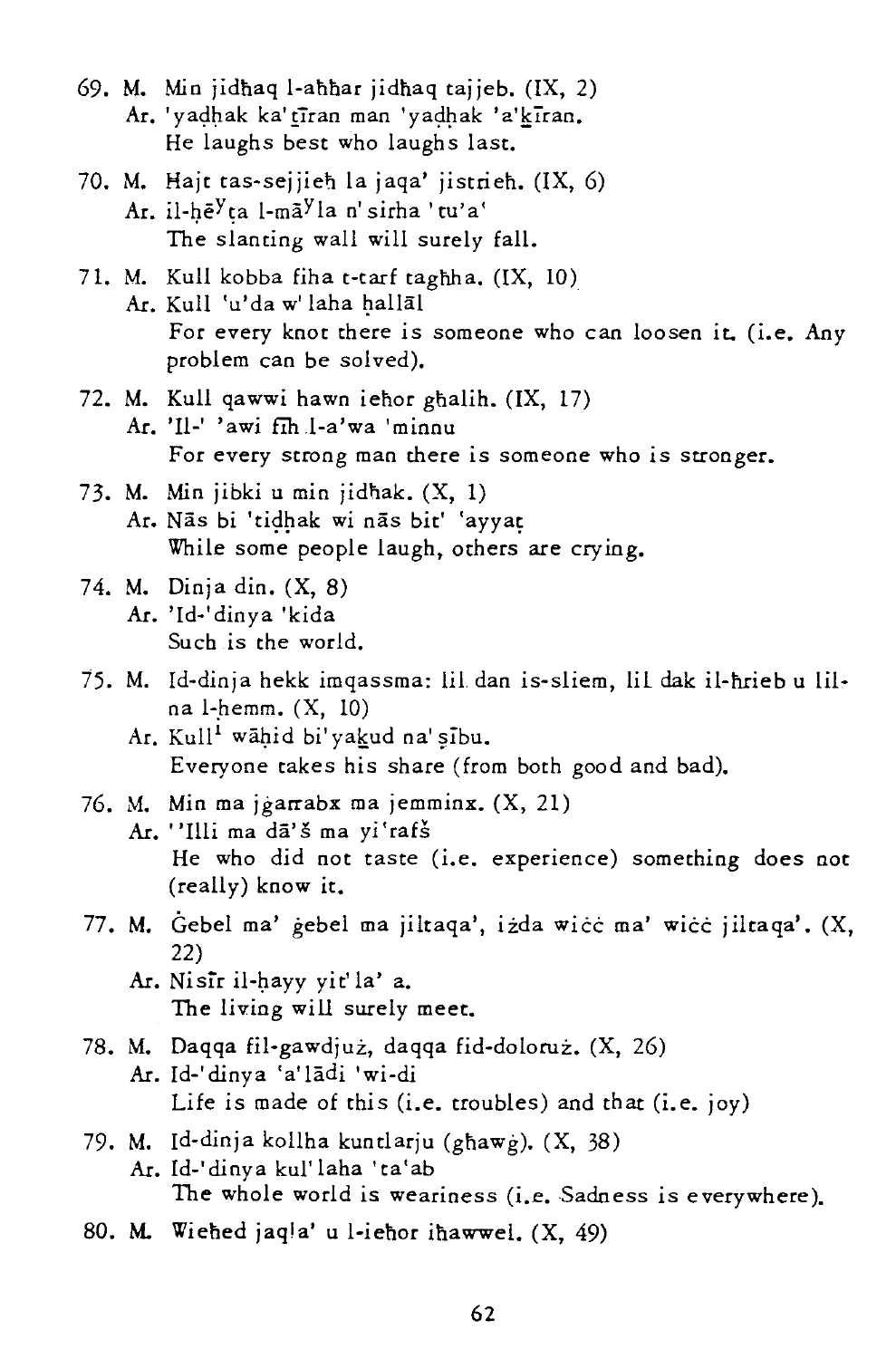Ar. Nās 'takul il-'balah wi nās tin'dirib bišama'rīku Some eat dates, and some are beaten with their stalks.

- 81. M. M'hemmx warda bla xewk. (X, 57) Ar. Ma' fis ward min  $\bar{p}e^{y}r$  šūk There is no rose without thoms.
- 82. M. Kull bahar jipplaka. (XI, 3) Ar. 'kull<sup>i</sup> nar 'tisbah ra'mad Every fire will turn to ashes.
- 83. M. Min jidhol bejn il-basla u qoxritha jibqa' b'rihitha. (XI, 5) Ar. 'Illi 'yidkul be<sup>y</sup>n il-'başala w-'iš'ritha ma 'ynubu ''illa hāra' ritha. He who enters between the onion and its skin gains nothing except its smell.
- 84. M. Il-borma fuq tlieta toqghod. (XI, 10) Ar. ' It-' talta 'tabta The third is the last.
- 85. M. Id-dinja mlahhqa (tilhaq) ma' kulhadd. (XI, 13)
	- Ar. 'Kull 'wahid ' 'andu l-imkaf' fih Everyone has his fill (of troubles).
- 86. M. Min jahseb f'hemmu jinsa ta' l-ohrajn. (XI, 37)
	- Ar. Min šāf ba' lāwi n-nās 'hanit 'ale<sup>y</sup>h, bal' witu He who sees the troubles of others will find his own troubles easy.
- 87. M. Il-habs mimli bl-innocenti u l-kannierja bil-kaguni. (XI, 41) Ar. 'yama fil-habs maza'lim. In the prison there are many innocent people.
- 88. M. Loghob u hlieqa glied igibu. (XI, 46)
	- Ar. 'Il-hi' zar ''akru 'nakad. Joking ends with sadness (i.e. because it gradually leads to quarrelling.
- 89. M. Fid-dinja (ta' did-dinja) kollox ignaddi. (XI, 63) Ar. 'kullu bi 'y'addi Everything passes (No trouble continues for ever).
- 90. M. Kulnadd hu jaf fiex inhu.
	- Ar. kull 'wāhid "adra 'b-hālu Everyone knows his condition best.
- 91. M. Sqieni kies l-imrar. (XI, 79) Ar. Sa' *'ani* kas il-ma'rar